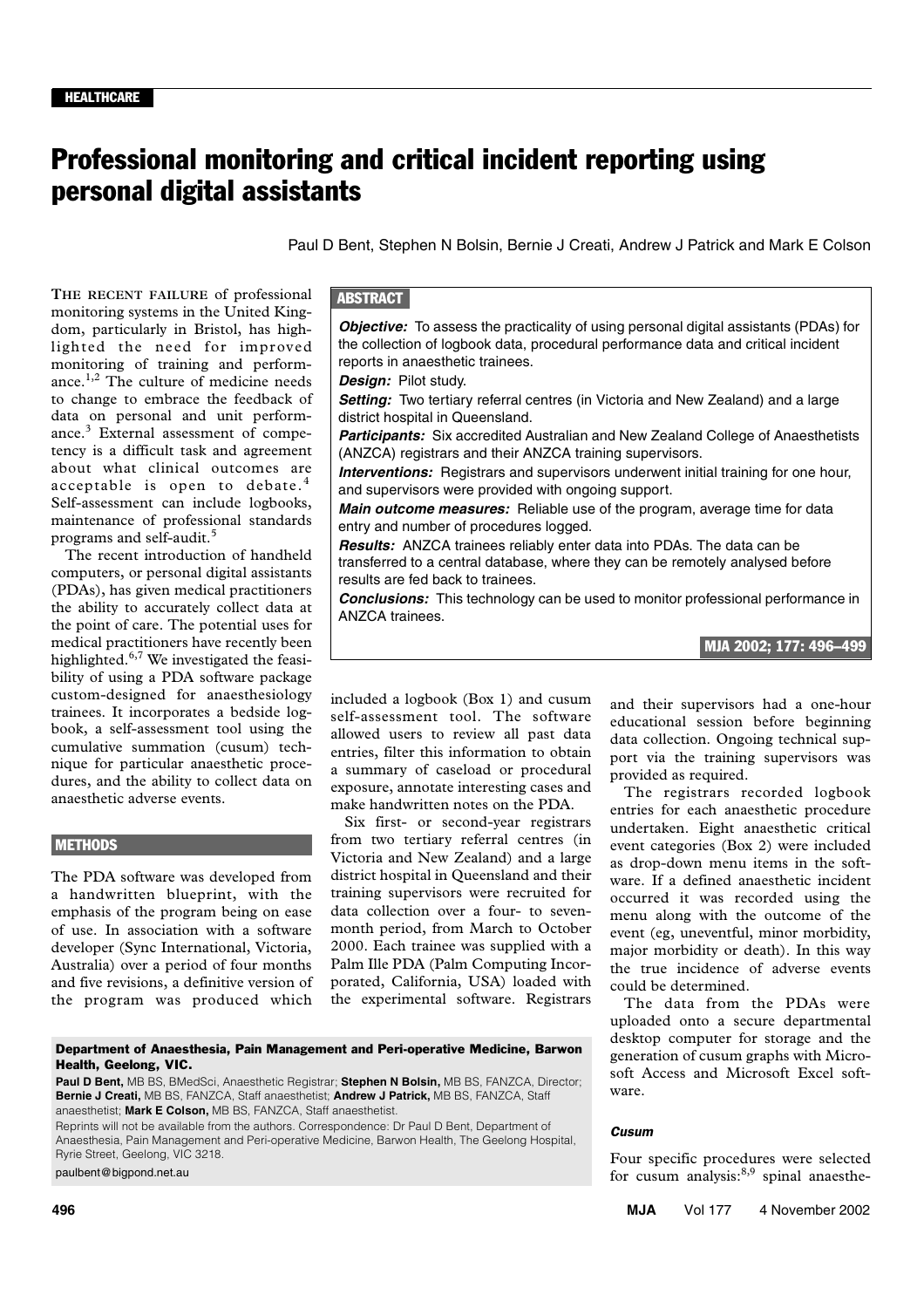#### 1: Logbook data fields

- Date and time stamp
- Out-of-hours work
- Unit record number and date of birth
- American Society of Anesthesiologists
- (ASA) status ■ Supervision level
- Type and subtype of surgery
- Anaesthesia technique
- Regional techniques
- Procedures



*A screenshot of the PDA logbook.*

#### 2: Anaesthetic complications menu items

- Airway
- Cardiovascular
- Respiratory
- Central nervous system
- Equipment
- Pharmacological ■ Regional/procedural
- Temperature
- sia, epidural anaesthesia, central venous catheter (CVC) insertion, and arterial line insertion. Success or failure for these procedures was recorded based on defined criteria (Box 3).

The cusum technique lends itself to analysis of continuous processes. To use cusum, one needs to determine appropriate acceptable and unacceptable failure rates, which, for this project, were declared to be 10% and 30%, respectively. One also needs to determine a nominal alpha and beta. Alpha is the probability of making a type one error, equivalent to the chance of wrongly declaring a trainee's failure rate to be unacceptable. Conversely, beta is the probability of making a type two error, which, in this context, would be wrongly declaring a trainee's failure rate to be acceptable. For technical and practical reasons, when using cusum analysis alpha and beta are normally both set at  $0.1$ .<sup>9</sup>

Knowing these four parameters, a given sequence of success/failure data can be presented on a cusum plot. A cusum plot is a graphical representation of the trend in the outcome of a series of consecutive procedures. If the trend in performance is negative, the cusum plot slopes upward. A trend towards acceptable performance is shown by a downwards slope on the cusum plot. The benefit of the cusum plot is that it readily identifies any change in performance (Box 4).

## **RESULTS**

During the study period 1690 anaesthetic cases were logged: 62% were performed with level 1 supervision as defined by the Australian and New Zealand College of Anaesthetists<sup>10</sup> (Box 5), 22% with level 2 supervision, 15% with level 3 supervision and 1.3% with level 4 supervision. Twenty-seven per cent of procedures were performed out of hours. The main operation classes were general surgery (22%), orthopaedics (17%), plastic surgery (15%) and obstetrics (10%). Eleven per cent of procedures were performed in remote locations outside the operating suite (general ward, radiology, cardiology, and magnetic resonance imaging).

Four hundred and eighty procedures were logged for cusum analysis. Ninety of these were excluded from analysis, as the supervisor of the case performed them (Box 6). The cusum plots showed variation in the failure rates between registrars, but all were within the acceptable range according to the predefined parameters.

Forty-two critical incidents were recorded, giving a critical incident rate of 2.5%. Twenty-one critical incidents were airway/respiratory events, 17 were cardiovascular, and one each of pharmacological, severe hypothermia, equipment, and regional-procedural (dural tap). Of these 42 events, 19 had uneventful outcomes, eight had minor morbidity, 14 had major morbidity and there was one death.

An estimated 10% of data were lost owing to operator and equipment

### 3: Definitions of successful procedures for cusum analysis

#### **Epidural anaesthesia**

- Loss of resistance felt and catheter fed with functioning epidural.
- Complete independence or only minimal intervention by supervising consultant.
- Less than 30 minutes from time of skin infiltration to the application of catheter dressing.
- Sterile technique maintained.
- No significant morbidity.
- Doctor-patient interaction was adequate.

#### **Spinal anaesthesia**

- Cerebrospinal fluid flowed and there was onset of a functioning block.
- Complete independence or only minimal intervention by supervising consultant.
- Less than 30 minutes from time of skin infiltration to removal of the needle.
- Sterile technique maintained.
- No significant morbidity.
- Doctor–patient interaction was adequate.

#### **Central venous catheter insertion**

- Less than 30 minutes from time of skin infiltration to application of catheter dressing with correct placement of line.
- Sterile technique maintained.
- No significant morbidity, including largeneedle cannulation of artery.
- Doctor–patient interaction was adequate.

#### **Arterial line insertion**

- Less than 30 minutes from time of skin infiltration to application of catheter dressing with functional arterial line.
- Sterile technique maintained.
- No significant morbidity, including large haematoma.
- Doctor-patient interaction was adequate.

errors. These problems related to PDA breakage or battery failure. Data loss occurred because desktop computer software for backing up data was not introduced until midway into the project.

# **DISCUSSION**

PDAs are a technology in their infancy. Released in 1995, their adoption has been remarkable, with over 15 million units sold worldwide (Palm Inc Australia, personal communication). The medical profession has embraced this new technology, with an estimated 26% of practitioners using PDAs, a number estimated to grow to 50% by 2005.<sup>6</sup>

We encountered significant practical problems resulting in major data loss with the model of PDA used in our trial.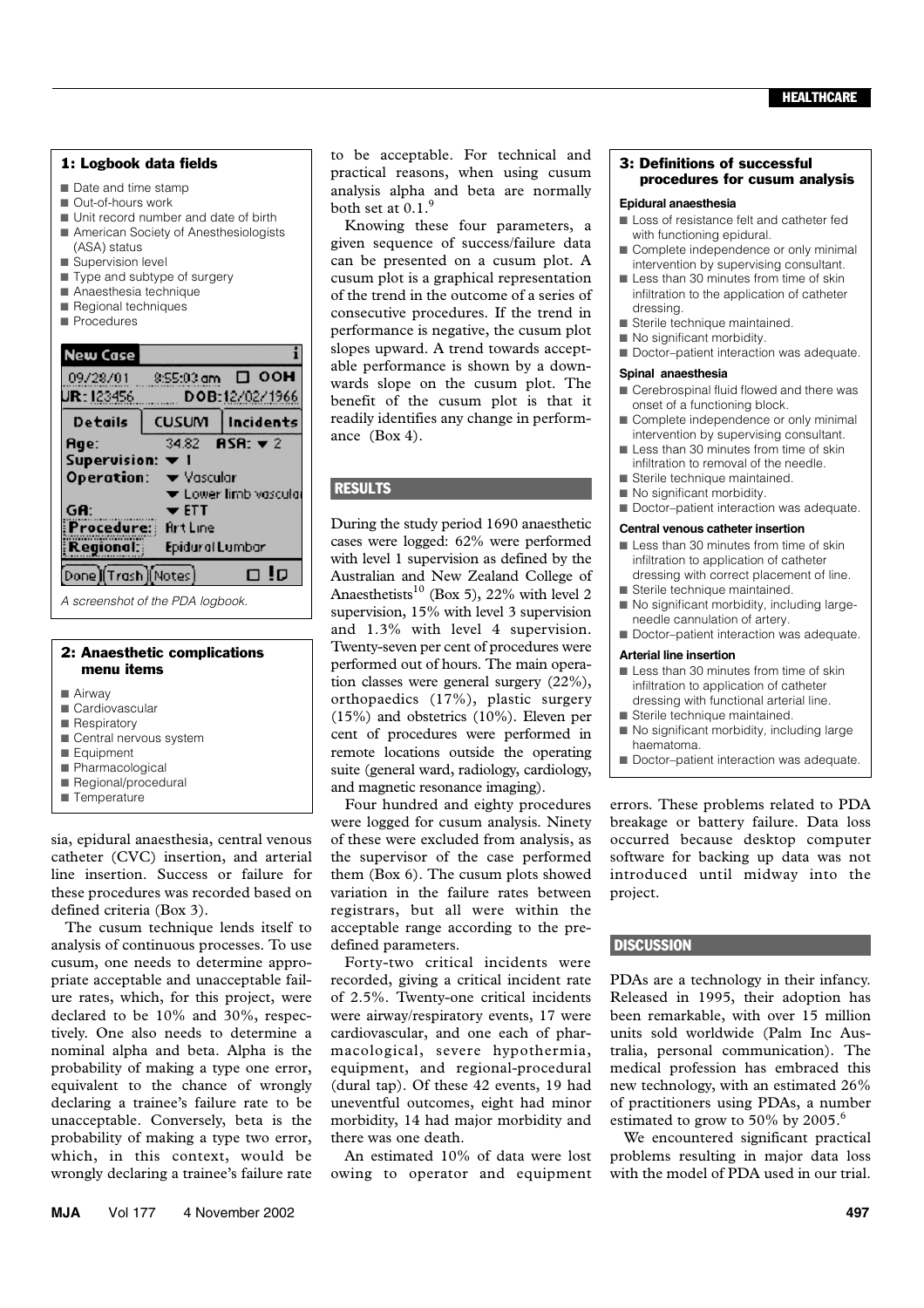#### **HEALTHCARE**



intervening series of procedure attempts.The first plot (of a registrar performing epidural anaesthesia) shows a steady trend of improving performance; the second (a registrar inserting arterial lines) shows a more difficult progress, with alternating stages of acceptable and unacceptable performance.

Our PDAs are now protected physically with a durable external case, which increases their robustness for theatre use and has prevented further breakages. We now have a reliable backup system using an Internet-based program to upload data from the PDA to a secure server, which can be accessed using any modem or compatible mobile phone. This also gives us the ability to download updated software to the PDA. Information and analysis of the data can be viewed via a website that is accessible only with a password.

The use of logbooks does not provide a qualitative analysis of performance, and indeed this has been one of their major criticisms.10 Logbooks do provide evidence of exposure to cases and techniques, and one might hope that the greater the exposure the higher the level of performance. The Australian and New Zealand College of Anaesthetists training guidelines stipulate supervision requirements for various levels of train $ing,$ <sup>11</sup> as well as exposure parameters for practices such as labour ward epidurals, neurosurgical cases, double-lumen tubes and "out of hours" procedures.<sup>12</sup> This portable logbook can easily provide this information, as well as details on exposure to subtypes of operation, age ranges of patients, American Society of Anesthesiologists scores, amount of out-of-hours work, and types and numbers of critical incidents.

The desirable depth of information recorded in a logbook is a contentious issue, and we have found opinions vary widely. Our logbook has more depth than that of the UK Royal College of Anaesthetists, but, despite this, data entry by an experienced user took less than 45 seconds for an average case.

While exposure to procedures may lead to improved performance, this may not always be the case, as shown by the cusum graphs (Box 4). From the first graph it can be seen that the registrar has shown a continuous improvement in

#### 5: Supervision levels for trainees of the Australian and New Zealand College of **Anaesthetists**

- Supervisor rostered to one trainee and available solely for that trainee.
- 2 Supervisor rostered to supervise two trainees who are in anaesthetising locations in close proximity.
- 3 Supervisor available in the medical institution but is not exclusively available for a specific trainee.
- Supervisor is not in the medical institution but is on call.

#### 6: Procedures undertaken by study participants for cusum analysis\*

| Procedure                  | <b>Success</b> | <b>Failure</b> |
|----------------------------|----------------|----------------|
| Arterial line              | 76 (84%)       | 15 (16%)       |
| Central venous<br>catheter | 34 (94%)       | 2(6%)          |
| Spinal                     | 106 (90%)      | 12 (10%)       |
| Epidural                   | 125 (86%)      | 20 (14%)       |

Ninety of these procedures were also undertaken by the supervisors: 22 arterial line, 9 central venous catheter, 17 spinal and 42 epidural.

performance in the study period. The second graph reveals an initial unacceptable performance, followed by a continued stable level of performance. This is indicative of a learning curve and one would hope that, with continued experience, an improvement in performance would be indicated by the graph trending downwards.

The advantage of serially reviewing performance is that even a small deviation (especially deleterious) is revealed early, allowing timely intervention. Likewise, excellent performance can identify practitioners capable of training more junior trainees, and this can enhance training programs.

Although our pilot study limited cusum analysis to four basic procedures, our software has been designed to allow cusum audit of any other procedure designated by the operator. All one need do is define success and failure for a procedure and commence data collection.

Objectively defining success or failure for a task is probably the most difficult part of the process. Our objective criteria (Box 3) were obtained by consensus of